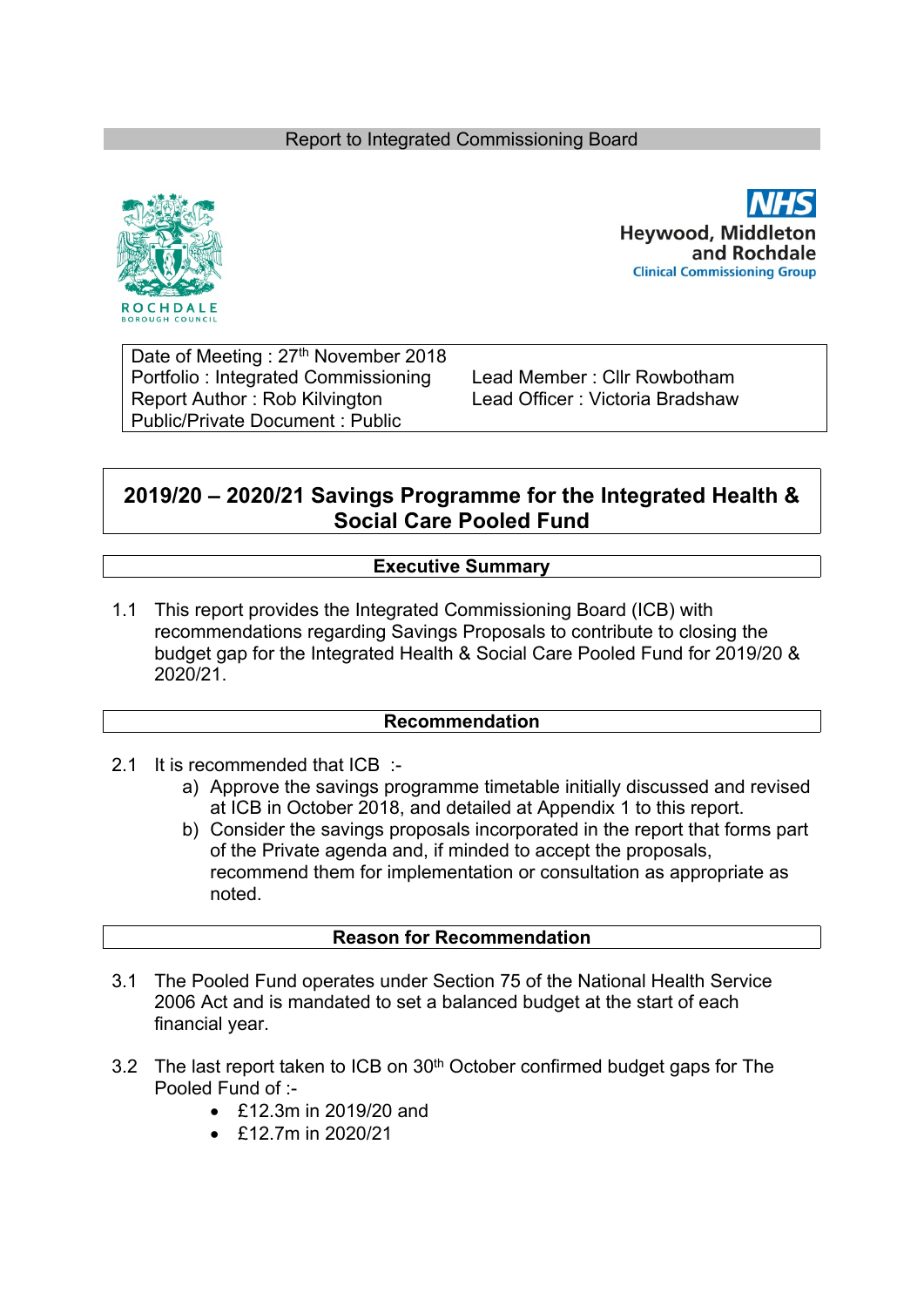- 4.1 It should be noted whilst this is a best estimate of the budget gap at this time until the Clinical Commissioning Group (CCG) receives its allocations, national planning guidance and concludes its contract negotiations the final gap will not be known. It is therefore essential that work commences as soon as possible to implement all schemes that are approved.
- 4.2 All savings schemes / proposals have been reviewed by a working group including representatives from the Commissioning, Finance, HR, Legal and Equality teams and have been broken down into 3 distinct groups :-
	- **Contract Negotiation** schemes will be delivered through the Contract Negotiation process undertaken within the Health sector, with no specific need for public consultation
	- **Business as Usual** schemes will be delivered by Council services or the CCG as part of their business as usual processes, with no specific need for public consultation. These are included for information only.
	- **Consultation** schemes are subject to a period of public consultation with stakeholders as the proposal will either cease in totality the provision of a service or significantly change it
- 4.3 The savings schemes / proposals that are being considered in this report reflect the first of 2 initial rounds of proposals. The proposals that form part of Round 2 will be brought to ICB on 29<sup>th</sup> January 2019.
- 4.4 The table below summarises the impact on the budget gap of the proposals being considered :-

|                                                |                 | 2019/20 |         | 2020/21 |         |
|------------------------------------------------|-----------------|---------|---------|---------|---------|
| The impact of Round 1 Savings Proposals on the | No of           | Ongoing | One-off | Ongoing | One-off |
| Integrated Health & Social Care Pooled Fund    | Proposals       | £'000   | £'000   | £'000   | £'000   |
| "Contract Negotiation" Proposals               |                 | 1,378   |         | 450     |         |
| "Business as Usual" Proposals                  | 17 <sub>1</sub> | 3,645   | $-30$   | 1,233   | $-35$   |
| Proposals subject to "Consultation"            |                 | 259     |         |         |         |
| <b>Total</b>                                   | 221             | 5,282   | -30     | 1,683   | $-35$   |

- 4.5 Details of all the savings scheme proposals can be found in the private part of the agenda.
- 4.6 Consultation for those savings scheme proposals that require consultation will commence on 3<sup>rd</sup> December 2018. Consultation will finish on 16<sup>th</sup> January 2019 and the outcome of consultation will be presented to ICB at its meeting on  $29<sup>th</sup>$ January 2019.
- 4.7 The full timetable for the 2019/20 – 2020/21 Savings Programme can be found at Appendix 1.

## **Alternatives Considered**

4.8 Para 3.1 notes that the Integrated Health & Social Care Pooled Fund is mandated to set a balanced budget and all areas of the Pooled Fund will therefore be reviewed in the search for opportunities to close the budget gap.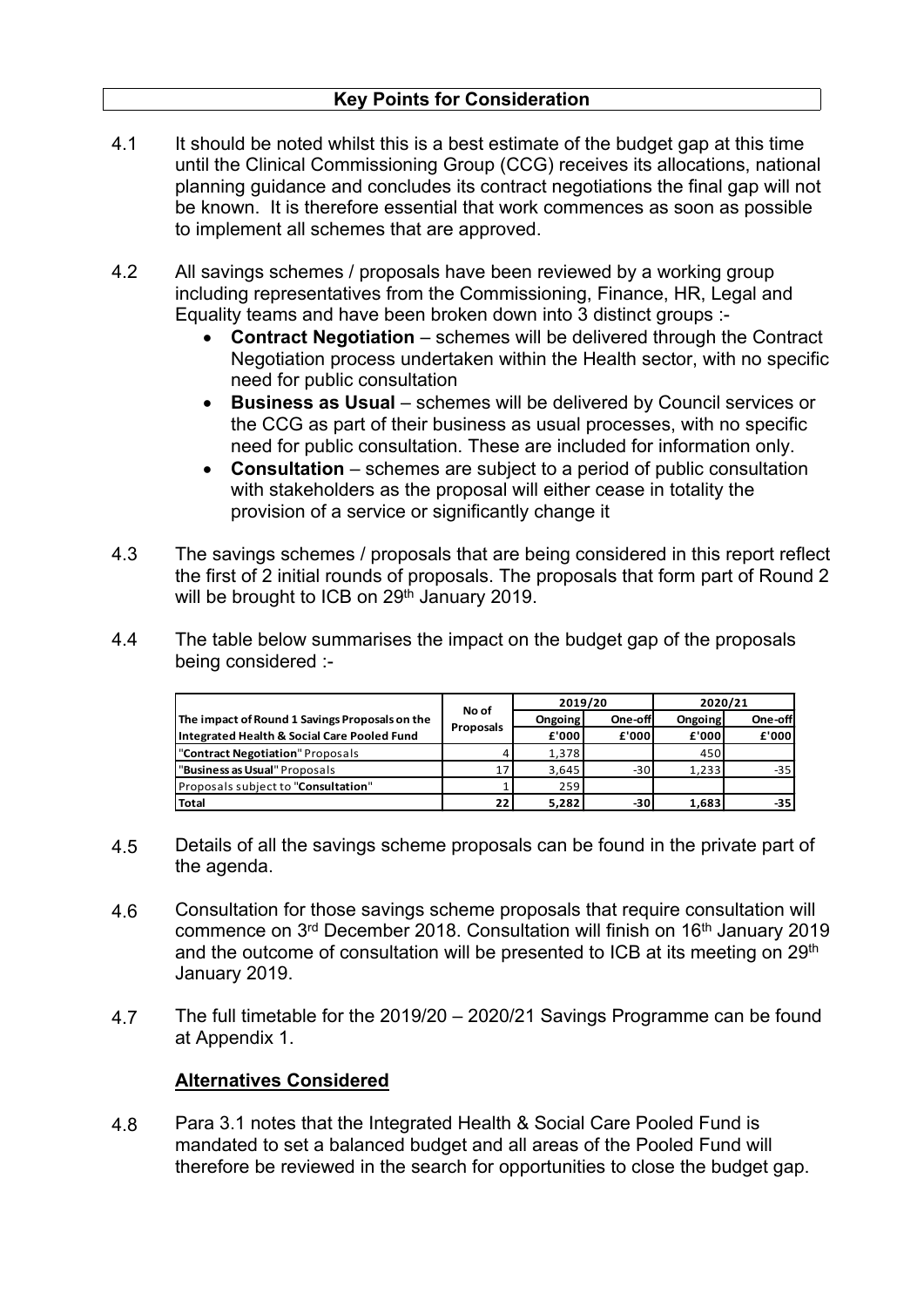4.9 ICB could decide not to implement some / all of these proposals and provide alternative options to enable a balanced budget to be achieved.

### **Costs and Budget Summary**

- 5.1 Paragraph 3.2 confirms that the current budget gaps for 2019/20 & 2020/21 are £12.3m and £12.7m respectively.
- 5.2 Paragraph 4.4 confirms that Round 1 proposals, if approved, could reduce the Pooled Fund gaps in 2019/20 & 2020/21 by £5.25m and £6.93m respectively.
- 5.3 Paragraph 4.3 confirms that a second round of savings scheme proposals will be brought to ICB in January aimed at closing the remaining budget gaps.

#### **Risk and Policy Implications**

- 6.1 Section 75 of the National Health Service 2006 Act gives powers to local authorities and health bodies to establish pooled funds out of which payment may be made towards expenditure incurred in the exercise of prescribed LA functions and prescribed NHS functions.
- 6.2 Risk implications have been added where applicable within individual detailed reports. To manage this risk ICB will be supplied with copies of all available implications to make informed decisions.
- 6.3 Where relevant, specific legal issues have been identified in the individual savings proposal reports. Legal advice has also been provided in relation to the Equality Act duties, and recent case law decisions on both requirements for an open and transparent consultation process and the inclusion of equality impact assessments.
- 6.4 Advice has been provided on the following:
	- The need to ensure that service reductions do not constitute a failure on the part of the Council and the CCG to fulfill statutory duties.
	- The need to be aware of contractual arrangements with third parties which can only be varied by agreement or which (if that does not prove possible) can only be terminated by substantial notice periods and consider the financial implications of any variations.
	- The need to be aware of restrictions which affect property assets. Some have restrictions on usage, some have conditions attached to gifts and planning restrictions might apply. On this last aspect, there needs to be separation of the Council's statutory role from that of property owner.
	- Some proposals may ultimately involve the transfer of staff with the resultant need to undertake statutory consultations.
	- Some proposals will involve potential redundancy. This will involve statutory consultations.
	- Advice on contractual, procurement law matters (including staff related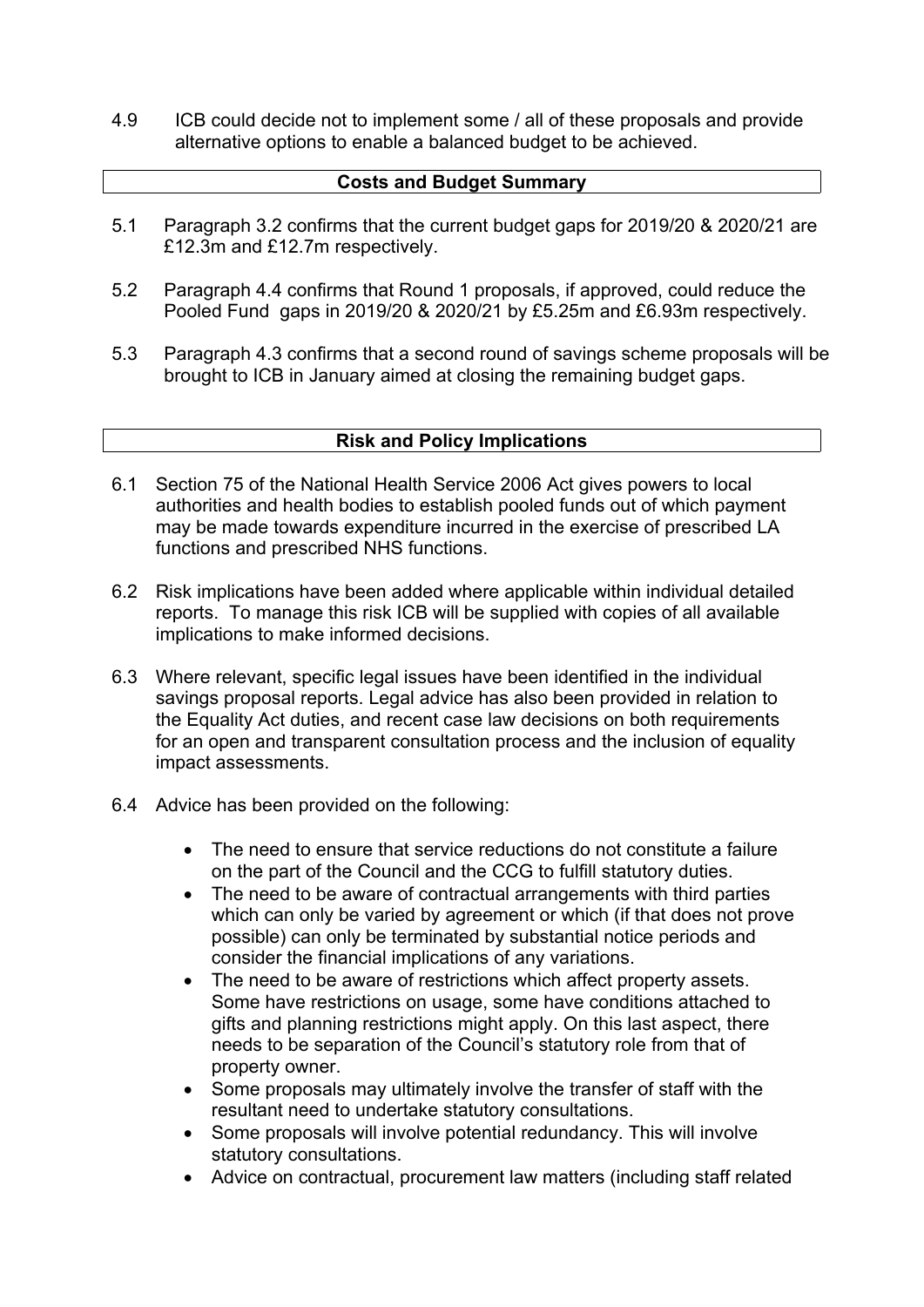matters).

- 6.5 The personnel implications arising for the proposals contained within this report summarised below:
	- Some of these proposals may result in a reduction in the number of established posts within the Council and depending on the outcome of consultation and final decisions made these will be deleted as a consequence of these proposals. However at this current time the proposals that include deletions of posts are not envisaged to place anyone at risk of redundancy as they are vacant posts to be deleted.
	- If after the review of the proposals, occupied posts are identified as potentially redundant and which employees will be at risk of redundancy, the Council and the CCG will apply its established policies and procedures. This would include the application of the Council or CCG's redundancy process as applicable.
	- Where posts proposed to be deleted are occupied the employee(s) concerned would become at risk of redundancy.
	- If this arises any employees affected will be provided with support through the Council's and the CCG's established procedures for dealing with staff that are at risk of redundancy.
	- Through the application of these policies and procedures, the Council and the CCG would seek to minimise the number of employees who may be compulsory redundant. In this respect, the Council and the CCG would seek to provide suitable alternative employment wherever this is possible and will seek to achieve reductions by voluntary measures wherever possible, by seeking volunteers for early retirement/voluntary redundancy.
	- The proposals will be subject to full consultation with staff and trade unions in line with statutory requirements. It is considered that the total number of jobs affected during the budget setting process is likely to be below 100. However, to ensure sufficient consultation takes place the Council is preparing to comply with the statutory minimum consultation period of 30 days (which is required where there is to be 100 or less redundancies) before making final decisions on its proposals. In addition, the Council will also ensure that the consultation process is meaningful and commences when potential redundancies are contemplated, that full consideration is given to the outcome and any comments received before final decisions are made regarding implementation, which are also legal requirements.
	- The outcome of consultations will be reported to ICB to allow for full consideration of feedback and final decisions will be made on the proposals taking into account the outcome of consultation.

# **Equalities Impacts**

## **Workforce Equality Impact Assessment**

- 6.6 A workforce impact assessment will be undertaken to understand how the overall proposals affect the make-up of the workforce.
- 6.7 The Council undertook a workforce EIA for the savings process on general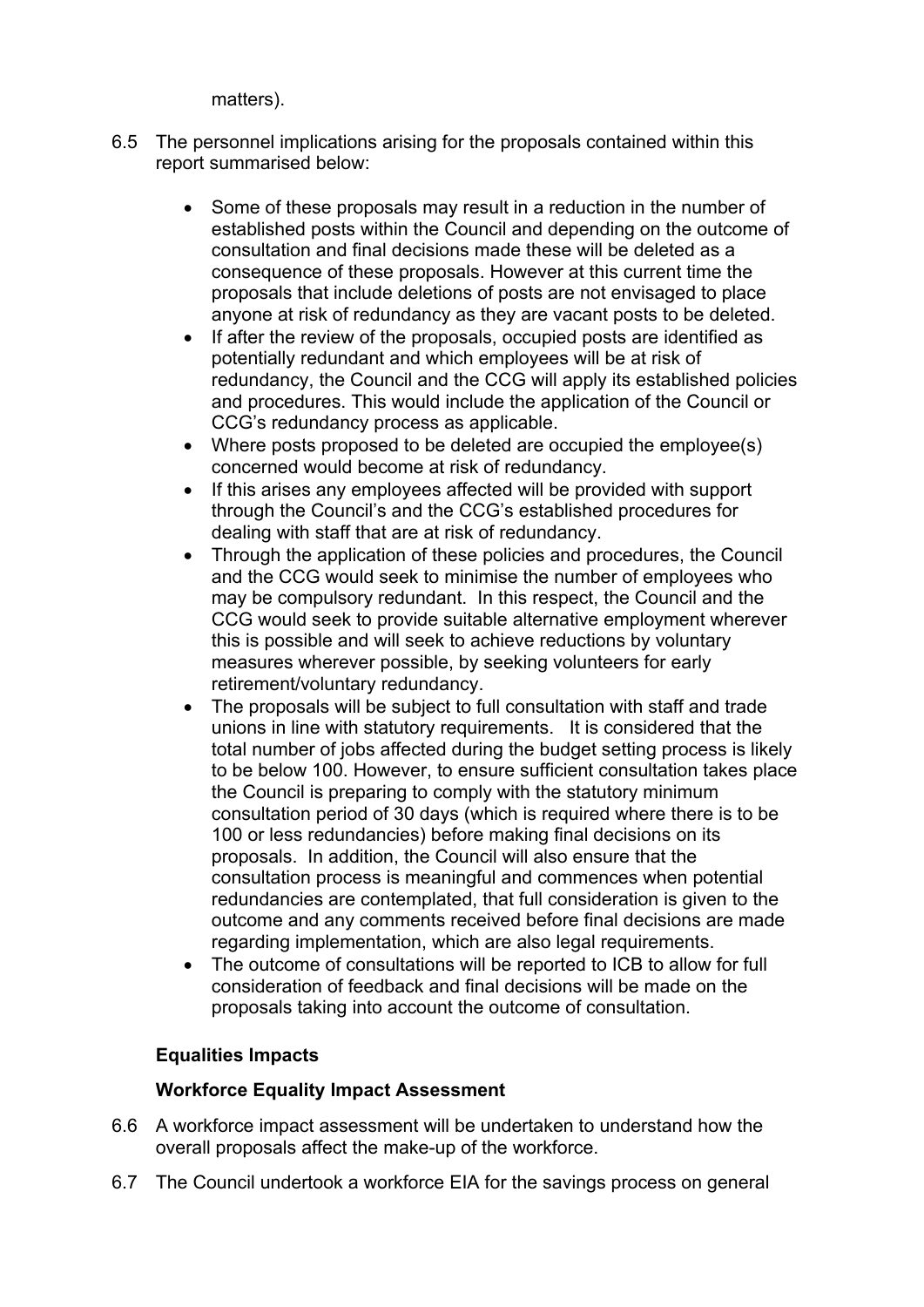services in previous years. The same analysis will be undertaken for the cohort of staff affected by these saving proposals in 2019/20 and 2020/21. A full equalities impact assessment will be undertaken following the implementation of the savings proposals, at which point we may need to revisit our equalities action plan or other policies.

7.1 This report has been produced in consultation with colleagues from both the Council and CCG. The Health, Schools and Care Overview and Scrutiny Committee on the 28th November 2018 will be consulted with on the saving proposals.

|                                         | <b>Background Papers</b>       | <b>Place of Inspection</b>     |
|-----------------------------------------|--------------------------------|--------------------------------|
|                                         |                                |                                |
| 8                                       | There are no background papers |                                |
|                                         |                                |                                |
| <b>For Further Information Contact:</b> |                                | Rob Kilvington, 01706 925444   |
|                                         |                                | rob.kilvington@rochdale.gov.uk |